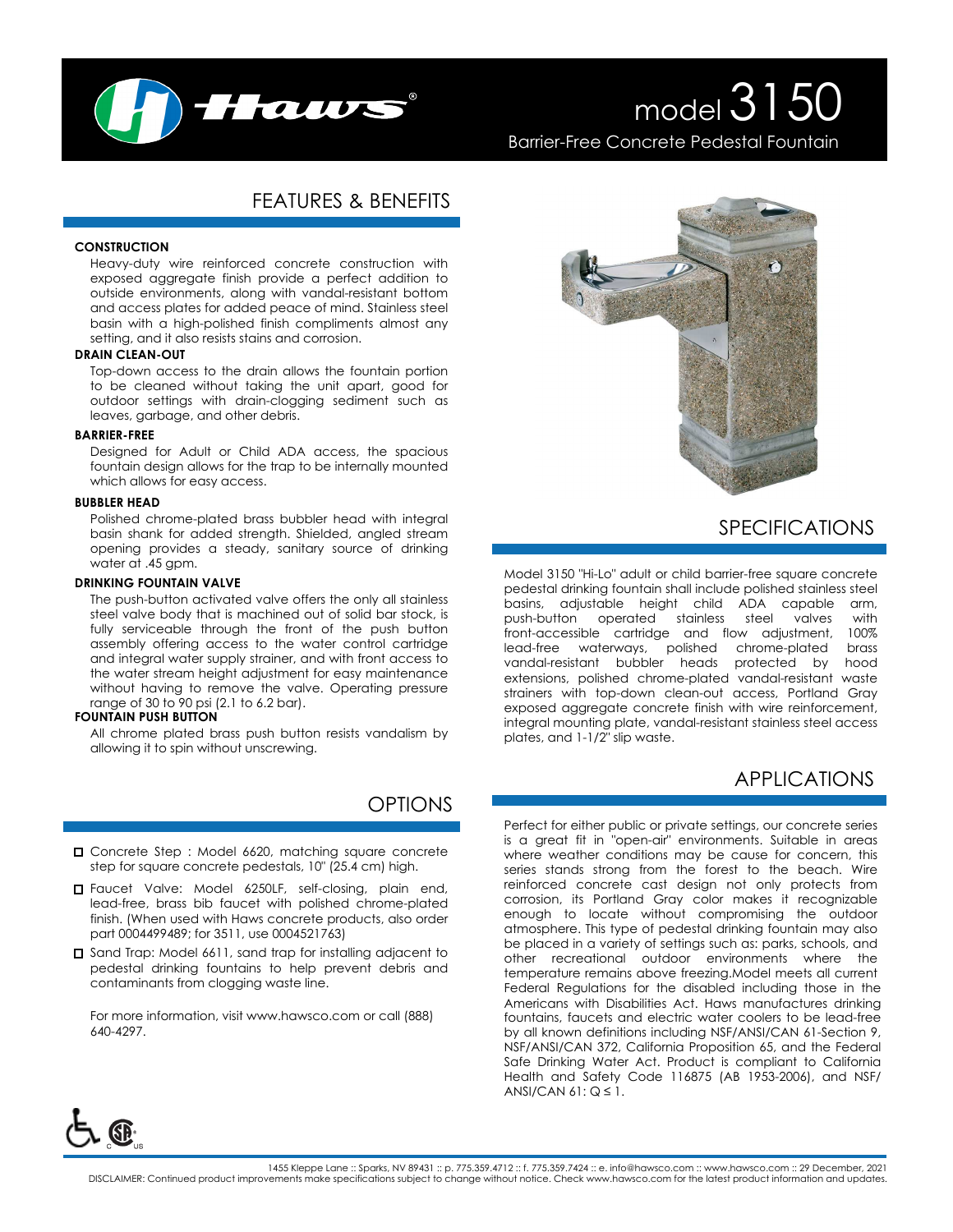



<u>CALE: 1:13 DRAWING TYPE: INSTALLATION ISZE: A LSHEET 1 OF 2 المحمد المستخدمة المحمد المحمد المحمد المحمد المح</u><br>2017 Haws Corporation - All Rights Reserved. HAWS<sup>®</sup> and other trademarks used in these materials are the exc